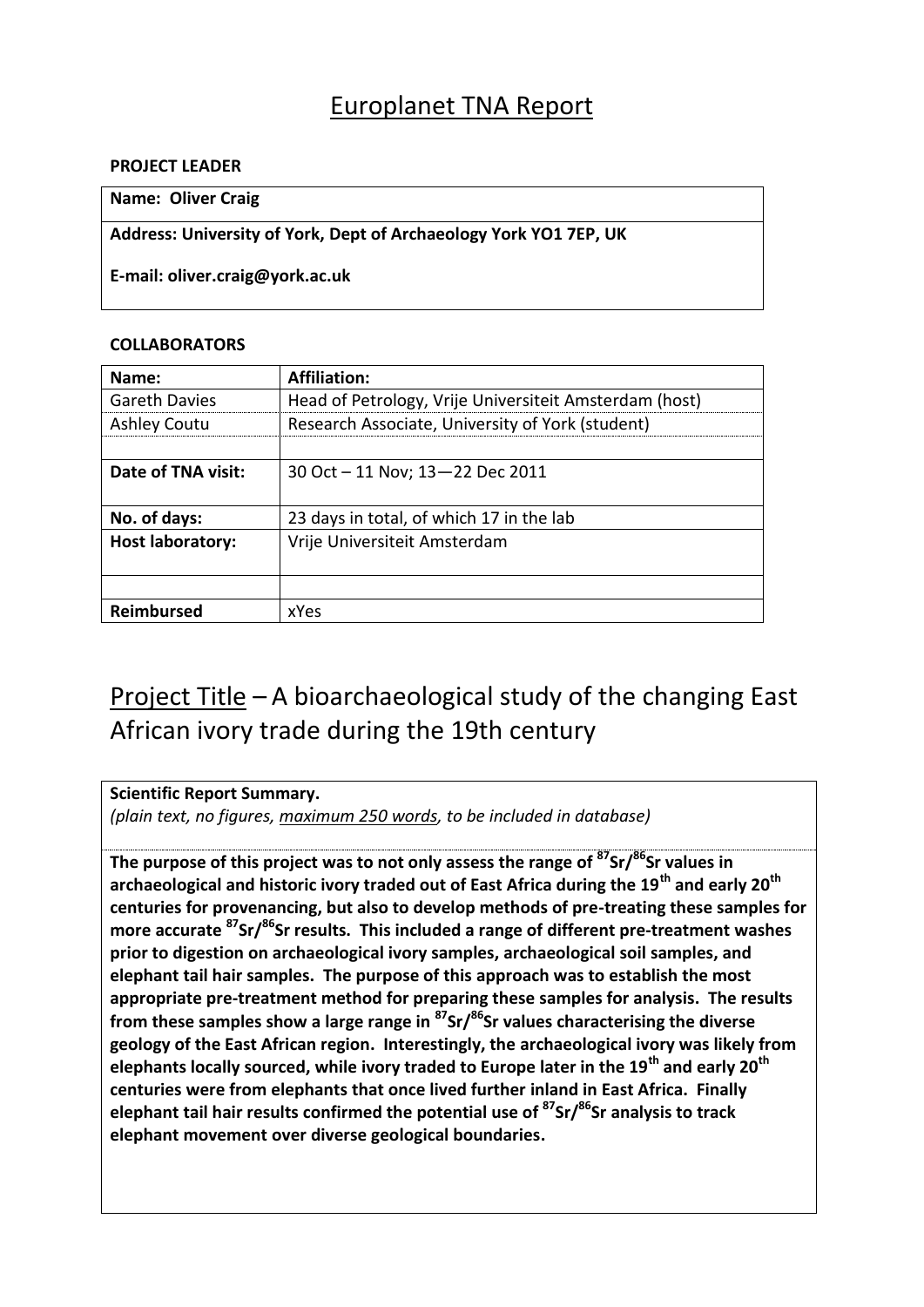### **Full Scientific Report on the outcome of your TNA visit**

#### **Approx. 1 page**

**This project sought to characterise three different groups of East African elephant samples using <sup>87</sup>Sr/<sup>86</sup>Sr analysis: archaeological ivory, historic/traded ivory, and historic tail hairs. Coutu (2011) has previously established a baseline map of isotope values for East African elephants, so it was possible to use this baseline data as a way to then provenance the archaeological and historic ivory samples analysed at the Vrije Universiteit Amsterdam to specific regions in East Africa. The archaeological ivory samples consisted of material excavated from a rock shelter site likely dating to the 18th century in southeastern Kenya (Kusimba and Kusimba 2000) as well as ivory material found from a 19th century caravan trade halt in northeastern Tanzania (Biginagwa 2009). The historic ivory samples were primarily samples of cutlery handles and rule blanks that were purportedly made from East African elephant tusks shipped to England and then manufactured in Sheffield (northern England) in the late 19th and early 20th centuries. And finally the historic tail hair samples were from a big game hunting collection located in Kent, England, and were from East African elephants shot by Major Powell Cotton in the late 19th and early 20th centuries. Thus, the purpose of analysing the archaeological and historic material was to provenance these pieces to specific regions in East Africa, in order to then be able to add to the understanding of the archaeological sites, as well as the economy of elephant hunting and trade to Europe during this time period. The purpose of analysing the tail hair samples was to reveal whether the roaming behaviour within a single East African elephant is too diverse to be able to accurately provenance a incrementally growing tissue (hair, ivory) to a specific region in East Africa.** 

**The other important purpose of this project was to establish the best protocols for digesting and analysing archaeological and historic elephant tissues, since ivory reacts differently than other types of bone material in the presence of certain acids (acetic acid, for example). Furthermore, there is currently no established method for the washing and digesting of elephant tail hair for radiogenic isotope analysis.** 

**For the archaeological ivory, we first washed the ivory in weaker acids (HAc and 1MHNO3) and analysed this leachate in order to understand the composition of mobile Sr in the ivory (Figure 1). Then the ivory samples were digested in a stronger acid (3MHNO3) which is the standard approach for digesting calcium carbonate in preparation for separation of Sr using column chemistry. For the archaeological ivory samples that were excavated in southeastern Kenya, the <sup>87</sup>Sr/<sup>86</sup>Sr values of the washes were significantly different to the value for the residual ivory sample, suggesting that the mobile Sr is likely derived from the burial environment and the measurement of the residual sample is the biogenic Sr composition, incorporated when the elephant was alive and not due to post-depositional processes. Significantly, all of the ivory samples and washes were within the same geological range of Kenyan volcanics found in this region, from 0.707155 to 0.707990. The other archaeological sample found in northeastern Tanzania was also measured within this range, 0.707367, which again is not surprising as this area is dominantly volcanic and suggests that the elephant was killed locally. Within the group of historic ivory cutlery handles from Sheffield, England, most of these ivory pieces had quite high <sup>87</sup>Sr/<sup>86</sup>Sr values (0.716-0.728). These values are significantly higher compared to the archaeological East African ivory. These values are more representative of elephants living in regions of**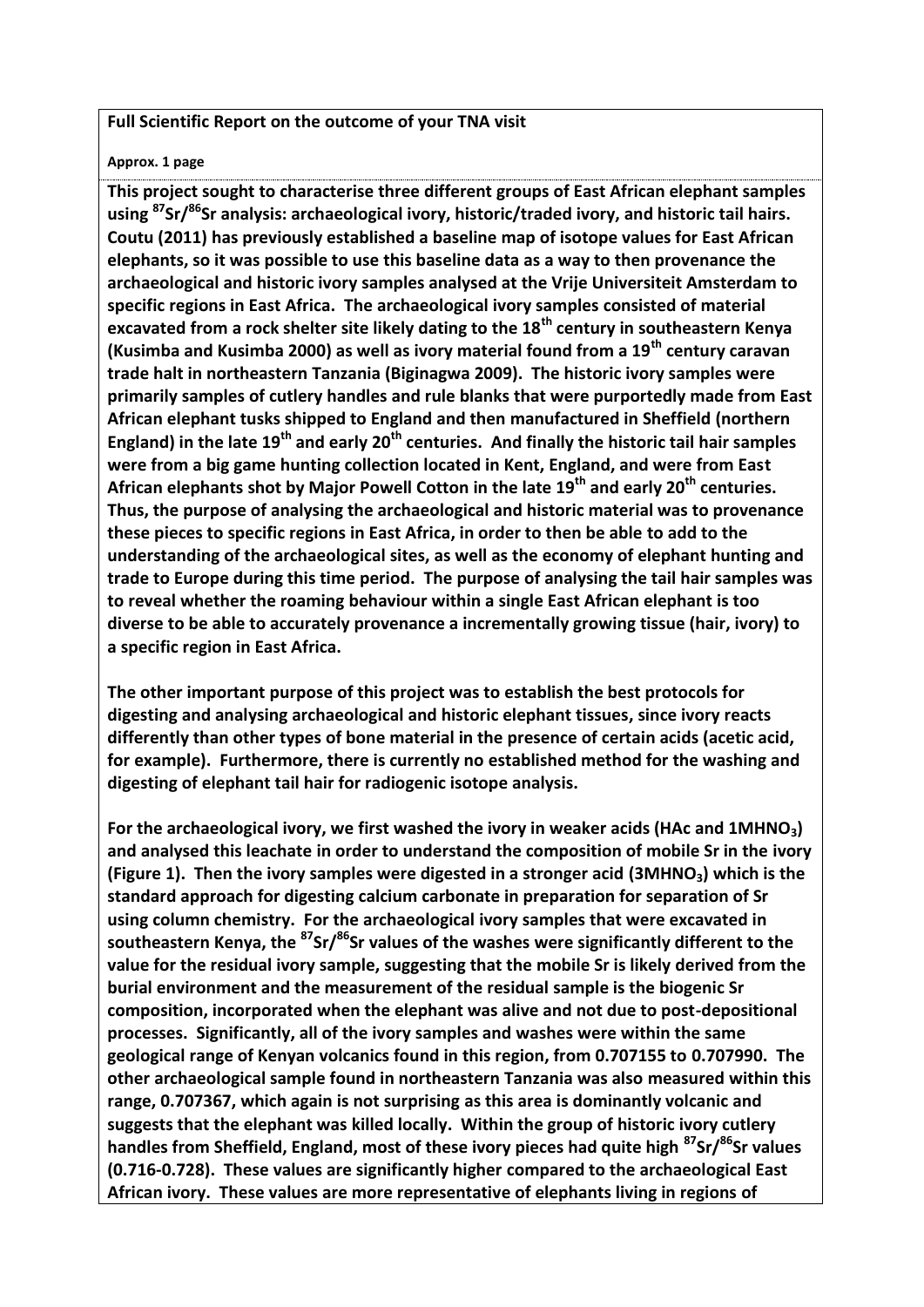**basement geology, and their light isotope values (carbon and nitrogen) confirm that this ivory was likely from elephants living in forested regions of East Africa with old geology such as the Precambrian basement found in parts of eastern Congo and western Uganda. This is a significant result, given that most of these pieces were manufactured quite late during the ivory trade, when historical sources note that the extraction of ivory at that time had moved almost completely into the interior regions because elephants along the coast and in the Rift Valley regions of East Africa had been 'hunted out' by this time (Håkansson 2004).** 

**The tail hairs were treated like the archaeological ivory, washed first in a weaker acid (2MHNO3) and this leachate was measured to identify the mobile Sr found in elephant hair (Figure 2). The results from the leachate and fully dissolved tail hair were interesting, as the leachate was consistently more highly concentrated in Sr (38-132 ppm) than the cleaned hairs (0.2-8 ppm). In all of the hair samples, the <sup>87</sup>Sr/<sup>86</sup>Sr values of the leachate were significantly different (outside error of ±0.00001) than the values for the hair, and in all of the hairs the <sup>87</sup>Sr/<sup>86</sup>Sr value of the leachate was lower than the hair <sup>87</sup>Sr/<sup>86</sup>Sr value. This suggests that the pre-treatment is removing the mobile Sr binding to the outside of the hair shaft, which seems to be, at least for some of the tail hair samples, material such as soils or debris which has a significantly different <sup>87</sup>Sr/<sup>86</sup>Sr value to that measured for the hair. So, this cleaning step is important. For some of the tail hairs where multiple samples were taken down the length of the hair, there is a large variation in the <sup>87</sup>Sr/<sup>86</sup>Sr values. This is particularly noticeable in the tail hairs of elephants living in regions of highly diverse geological substrates, such as the Mt Elgon region of Kenya. Elephants in this region likely exploited resources on both young volcanic and old Precambrian basement, which is reflected in the range in <sup>87</sup>Sr/<sup>86</sup>Sr values down the length of the hair. These changes in the hair are also reflected in the light isotope values on these same tail hairs (carbon, nitrogen, oxygen) and thus it is likely all of these isotope profiles are showing movement to a different habitat during the time that piece of tail hair was growing. Thus, there is more work that needs to be done on how Sr is actually incorporated in the body and then synthesised in keratin production through the growth of the tail hairs.**

**Overall, this project successfully utilised <sup>87</sup>Sr/<sup>86</sup>Sr analysis as method of provenancing a range of East African elephant tissues. These data not only aid in answering archaeological and historical questions surrounding the origin and movement of ivory during the 18th – 20th centuries, but also sheds light on methodological questions about the growth and incorporation of Sr into elephant tissues. The large home ranges and movement of elephants can be seen in some of the tail hairs using <sup>87</sup>Sr/<sup>86</sup>Sr analysis down the length of the hair, but more work is needed to fully understand the microstructure of elephant tail hair before this method can be routinely applied for tracking elephant migration habits. In collaboration with colleagues at the VU working on keratin, we will continue to analyse this problem of understanding how Sr is incorporated into the body and into keratin production. This will also be an important publication output of these results, in that there has been no other study published on the use of Sr in tail hairs to trace elephant migration. Ultimately, this project also continued to build the isotopic database of East African elephant ivory that is necessary for using this method as a way to trace the flow of elephant ivory out of East Africa from the colonial period to the present day. Thus these data from the archaeological and historic ivory will be included in publications incorporating the light isotope values from these pieces of ivory to discuss using multiple isotopic profiles for provenancing East African elephant ivory traded during the colonial**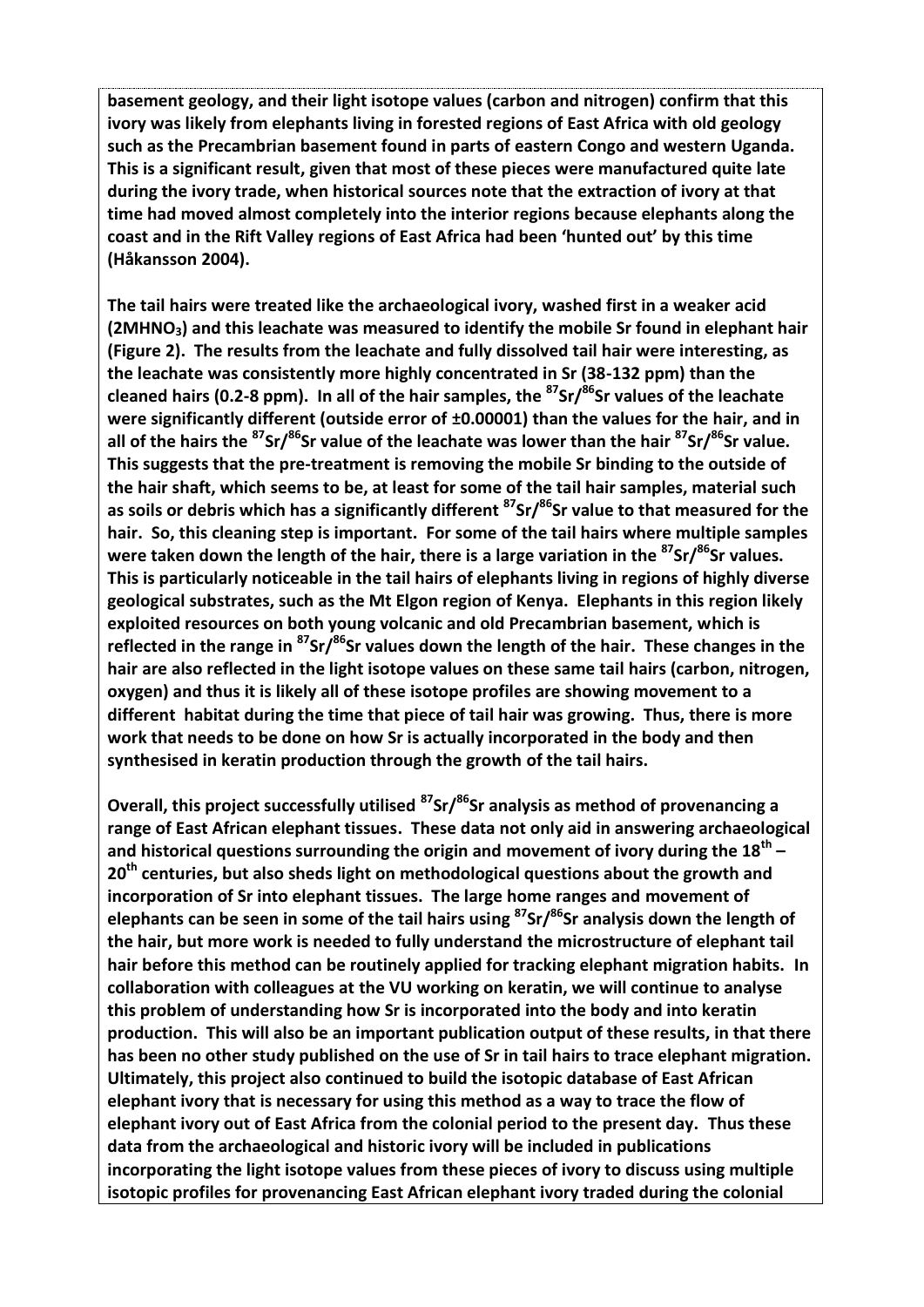### **period.**

**Biginagwa, T.J. (2009) Excavation of 19th century caravan trade halts in north-eastern Tanzania: A preliminary report.** *Nyame Akuma* **72, 52-60.**

**Coutu, A.N. (2011) 'Elephants, humans and ecology during the nineteenth century East African caravan trade: a bioarchaeological study',** *Anitquity* **Project Gallery 85 (327).** 

**Håkansson, T. (2004) The human ecology of world systems in East Africa: the impact of the ivory trade.** *Human Ecology* **32(5), 561-591.**

**Kusimba, C.M. and Kusimba, S.B. (2000) Hinterlands and cities: archaeological investigations of economy and trade in Tsavo, southeastern Kenya.** *Nyame Akuma* **54, 13- 24.**



**of the archaeological ivory sample, the blue marker represents the value measured on the leachate from the stronger 1M nitric acid wash of the ivory and finally the blue marker represents the value of the complete digestion of the ivory in 3M nitric acid.**

**Archaeological Ivory Leaches**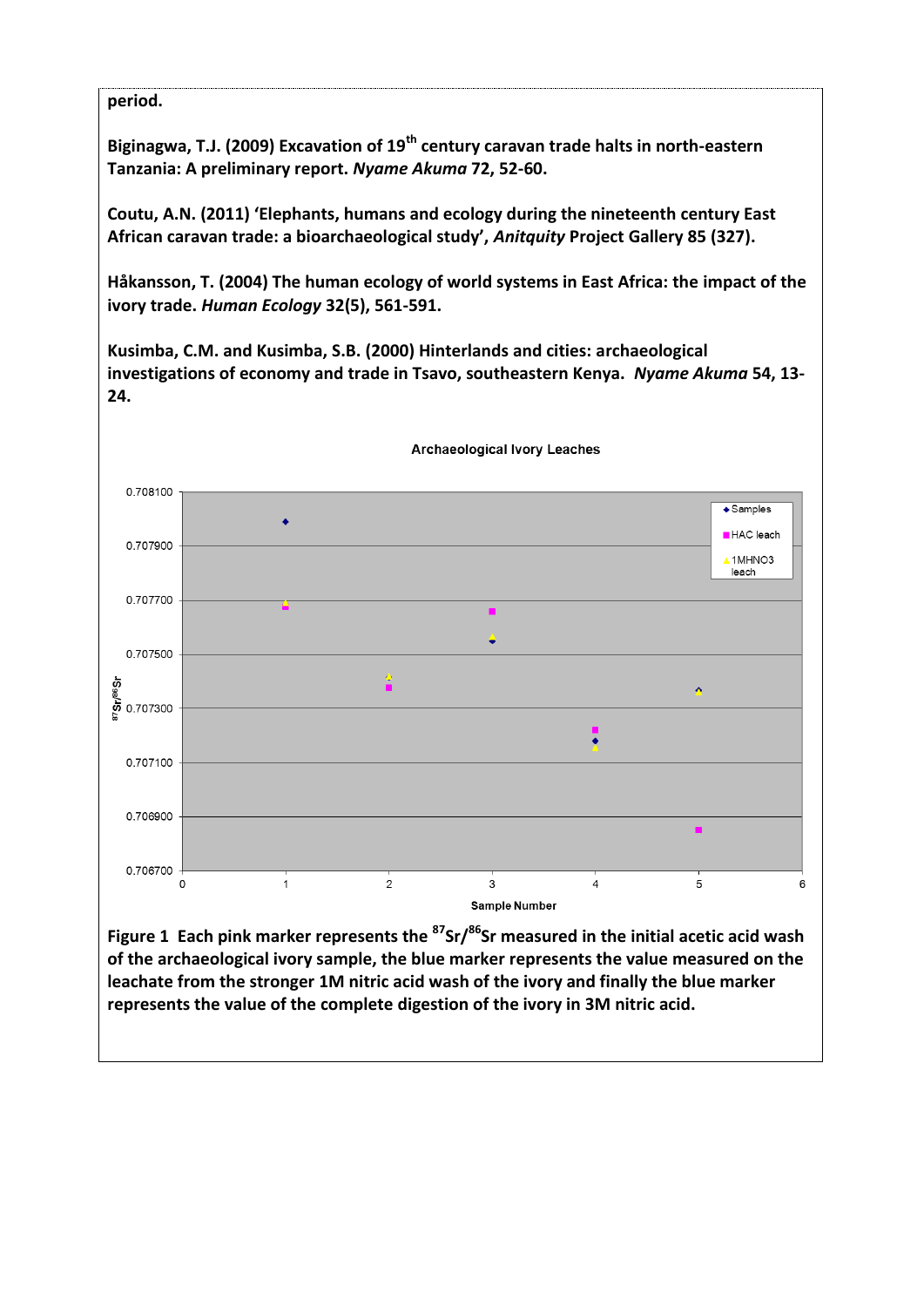

**Figure 2 Each pink marker represents the <sup>87</sup>Sr/<sup>86</sup>Sr measured in the initial 2M nitric acid wash of the tail hair, while the blue marker represents the value measured on the tail hair using a series of strong acids to fully dissolve the hair.**